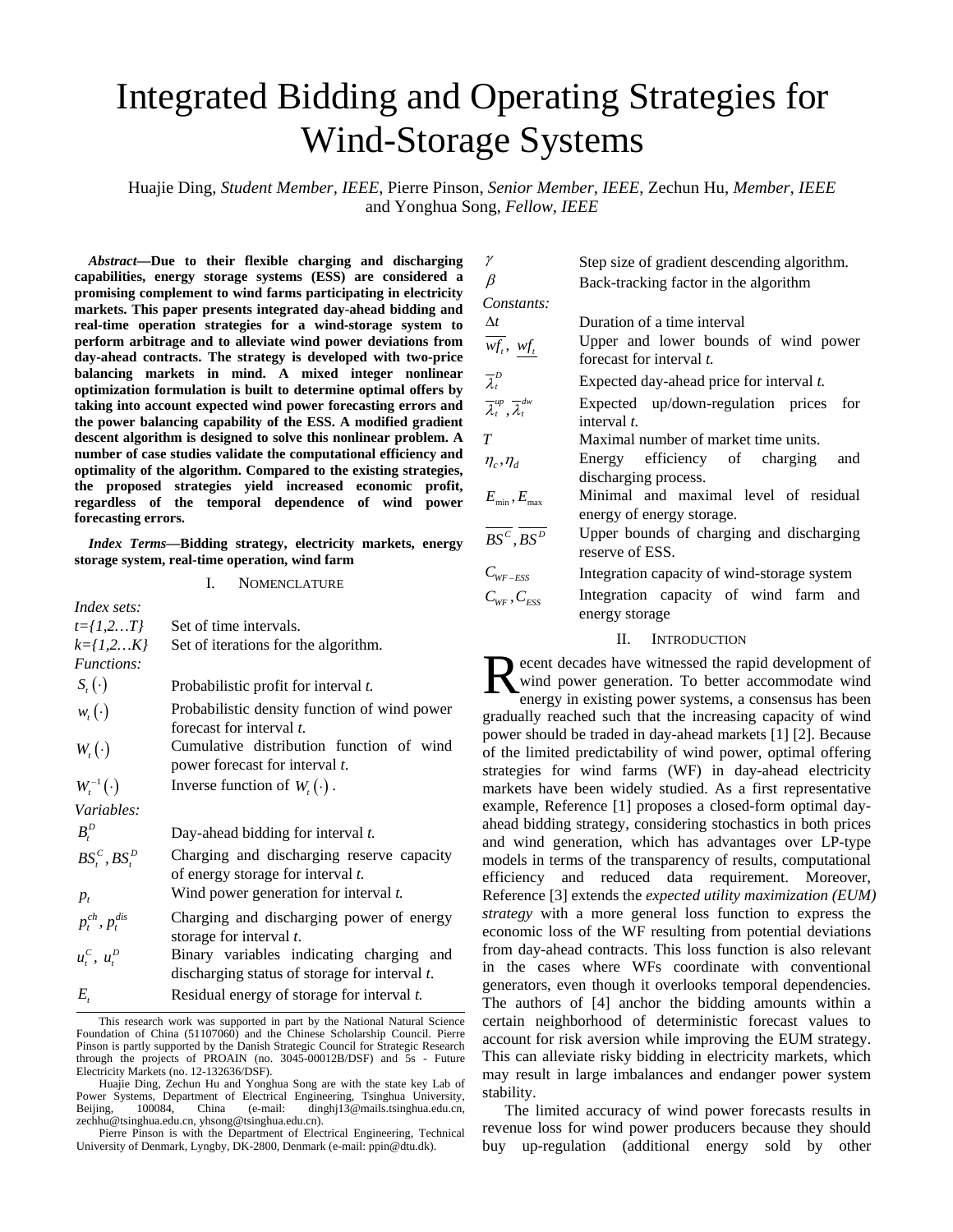participants) or sell down-regulation (energy bought by other participants) in balancing markets to settle their deviations between day-ahead offers and actual power output [5], [6]. Energy storage systems (ESS) can hence be regarded as a suitable complement to wind power because they allow flexible charging and discharging to accommodate imbalances. ESS can coordinate with WF in two ways. On one hand, because ESS make arbitrage with variable prices, the overall profit of WF and ESS can increase in day-ahead markets compared with the situation where they are considered separately. The coordination of WF and ESS to make arbitrage in regulated electricity markets has been studied in [7] and [8] (among others), with and without intraday markets considered, respectively. More specifically, the ability of pumped storage plants to reduce the wind spillage and make arbitrage is studied in [9]. However, the formulation does not consider market penalties for imbalances, which is different from current rules in deregulated electricity markets. On the other hand, ESS can help flatten the variations of WF output in real-time operation [10]–[12]. A *filter operation strategy* is stated in [13], which utilizes ESS to compensate for the imbalance from day-ahead offering [14]. Similarly, the so-called *reserve operation strategy* is proposed in [15], which also uses the *EUM* strategy at the offering stage but then sets contracts for ESS to cover the shortfalls of WFs. The work in [16] shows that WFs and ESS can both be better off through contracts for compensation of wind power deviations by ESS. The concavity of objective functions based on the greedy control strategy of ESS is studied. Although the potential arbitrage strategy of ESS is overlooked, it certainly influences day-ahead offerings and resulting market revenues.

The main contributions of this paper consist of proposing integrated day-ahead bidding and real-time operation strategies for wind-storage systems (abbreviated WF-ESS) as

a price taker. The cooperative strategy is that ESS sets charging or discharging reserve capacities at each time interval up to which the ESS can compensate for potential imbalances from the wind farm. Although sometimes ESS cannot compensate for imbalance due to the presetting operation mode, fixing the charging/discharging status for each hour can avoid the frequent mode switching of ESS. Furthermore, the cooperative strategy is simple such that it is suitable for integrating it into day-ahead bidding optimization. Based on this cooperative strategy and using a price-taker assumption, a stochastic optimization model is proposed to maximize the expected profit. The method could be extended in the future to relax the price-taker assumption used here. Similarly, degradation costs are not accounted for in the design of offering strategies (as for most of the literature on this topic), even though it could be readily included in the future. An additional contribution relates to the proposal of a computationally efficient algorithm to solve the optimization problem resulting from our formulations. Furthermore, a number of case studies are used to study the influence of the temporal dependence structure of wind power errors on revenues from the market.

This paper is organized as follows. Section [III](#page-1-0) gives a brief introduction regarding day-ahead and balancing markets. Based on existing market rules, day-ahead bidding and realtime operation strategies are formulated. Section [IV](#page-3-0) proposes a modified gradient descent algorithm to solve the optimization problem. In Section [V,](#page-4-0) an illustrative case study with three market time units only and simplified assumptions on wind power forecast uncertainty are first employed to demonstrate the computational efficiency and optimality of the proposed solving method. Subsequently, another case study based on realistic data compares the profit from the application of our proposed strategies with other common ones from the literature. Conclusions and perspectives for future work are gathered in Section [VI.](#page-7-0)



Fig. 1 Schematic illustration of day-ahead bidding strategy and real-time operating strategy of wind farm and energy storage system

#### <span id="page-1-1"></span>III. OPTIMAL BIDDING AND CONTROL STRATEGY

#### <span id="page-1-0"></span>*A. Imbalance Management in Electricity Markets*

In most deregulated electricity energy markets such as the Scandinavian Nord Pool, participants should trade in both day-ahead and balancing markets. Intra-day markets (or adjustment markets) also exist between day-ahead and balancing stages, which provide a platform for transactions on renewable energy generation [17]. However, because the trading amount in these markets is relatively small, it is not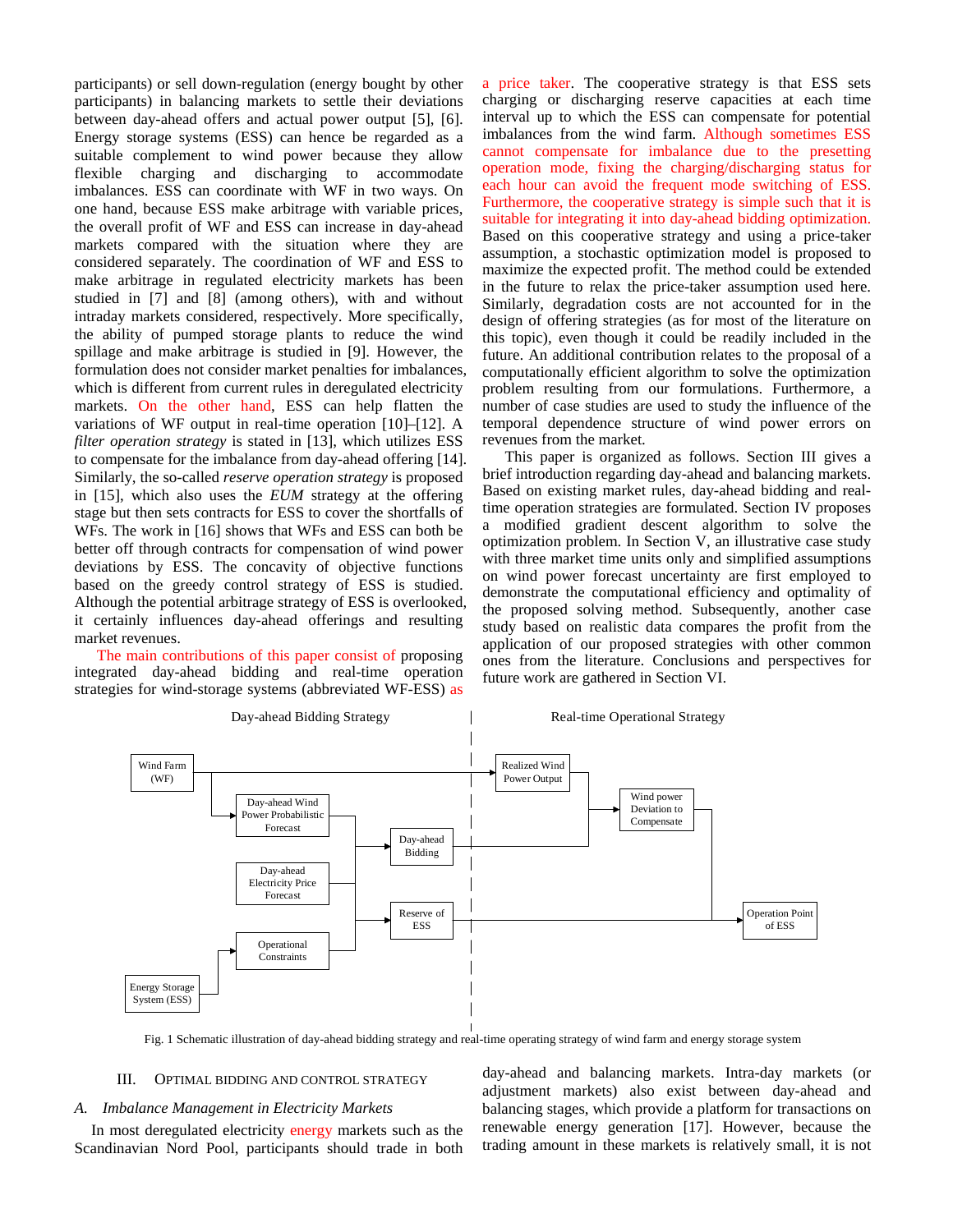considered in this paper. Recent work on intra-day markets for wind power producers can be found in [18].

In the day-ahead market, power plants bid for their generation schedule that covers the following day with 12 to 14 hours prior to actual operation [19]. The cleared schedules are subject to deviation penalties, which means that the participants need to buy or sell up/down regulation services for any deviation in actual output from schedules in the balancing market. Balancing markets can be divided into two categories according to whether the balancing price changes with the overall imbalance sign [20]. The deviation is traded at a unique price in one-price balancing markets, which is adopted in markets such as the Dutch APX [21]. In the twoprice markets such as Nord Pool and the Iberian market, deviation that is opposite to the system imbalance is traded at the day-ahead price while the imbalance of the same sign with that of the system is traded at the cleared balancing price. The model proposed in this paper is based on the second one because it is more comprehensive.

#### *B. Day-ahead Bidding Strategy*

The day-ahead bidding strategy of WF-ESS is usually the same as what is utilized by WF when it works alone [10]–[12]. The ESS is only used to compensate for the deviation between day-ahead offers and real-time output. The WF-ESS can then be regarded as a conventional generation plant. In fact, ESS has the ability to make arbitrage in combination with compensating for imbalances. Consequently, the arbitrage and balancing functions of ESS are both considered in our day-ahead optimization model. In the present approach, it is the WF-ESS union that bids in the day-ahead market rather than the WF or ESS alone as in [13]. Therefore, the optimal bidding of the union will no longer be the specific quantile of the wind power probabilistic forecast [3]. As shown in [Fig. 1,](#page-1-1) the inputs of the optimization model for dayahead bidding include wind power probabilistic forecasts, day-ahead prices (including up and down-regulation prices) forecasts and operational constraints of the ESS. The model then determines the optimal bidding in the market and the reserve from the ESS for the various market time units.



<span id="page-2-0"></span>*C. Real-time Operating Strategy*

Only compensating for the imbalance by ESS in real-time operation may risk charging at high prices but discharging at low prices. Moreover, the imperfect round-trip efficiency of ESS would further reduce the potential profit of the union. It

is natural to consider that the situation will be improved if there are some constraints on the charging and discharging power at each time interval.

In this paper, a reserve-based operating strategy is proposed. As shown in [Fig. 1,](#page-1-1) the charging or discharging status of the ESS at each time interval is optimized in advance, which means the ESS works only if the real-time imbalance sign of the WF output goes with the predetermined working status. Furthermore, it also sets constraints on the charging and discharging power, which can be considered as the operational reserve provided for the WF by the ESS. This means that even if the deviation of WF exceeds the reserve capacity, the ESS can charge or discharge at most to the predetermined upper bounds, which are often lower than the ones determined by the operational constraints. By this method, the ESS can avoid charging at high-price intervals or discharging at low-price periods.

The detailed flow chart of the real-time operating strategy of ESS is depicted in [Fig. 2.](#page-2-0) Take the decision procedure of charging for example. When the generated wind power at interval *t* is higher than the bidding value, it is referred to as the *positive imbalance* of WF (symbolized as '+'), while the opposite situation is called the *negative imbalance* (symbolized as  $\div$ ). In positive imbalance cases, if the ESS has predetermined the charging reserve from the day-ahead optimization, the charging power of ESS can be set as the minimum of the imbalance and reserve. Otherwise, the ESS takes no action. The decision procedure of the discharging action is similar to that of the charging action.

## *D. Formulations of Bidding and Operating Strategies*

Based on the aforementioned bidding and operating strategies, the optimal bidding and charging/discharging reserve can be generally formulated as

$$
\max_{\theta} f(\theta)
$$
  
s.t.  $h(\theta) \le 0$   
 $g(\theta) \le 0$  (1)

where  $\theta = {\boldsymbol{B}^D, \boldsymbol{B} \boldsymbol{S}^C, \boldsymbol{B} \boldsymbol{S}^D}$  are decision variables. Sequentially,  $B^D$ ,  $BS^C$ ,  $BS^D$  are vectors of day-ahead bidding  $B_t^D$ , charging reserve  $BS_t^C$  and discharging reserve  $BS_t^D$ . The objective function  $f(\theta)$  is the expected profit from the WF-ESS, while  $h(\theta) \le 0$  and  $g(\theta) \le 0$  are constraints on the bidding and operation of the ESS.

The objective of the ESS operation is to make arbitrage and to compensate for the potential imbalances of the wind farm. Wind power generation  $p_t$  at time interval *t* follows a distribution described by its probability density function  $w_{r}(p_{r})$ . Then, the expected profit  $f(\theta)$  at all *T* intervals can be written as,

$$
f(\theta) = \sum_{t=1}^{T} E\Big[S_t(p) | \lambda_t^D, \lambda_t^{up}, \lambda_t^{dw}, \theta_t\Big] \Delta t \tag{2}
$$

where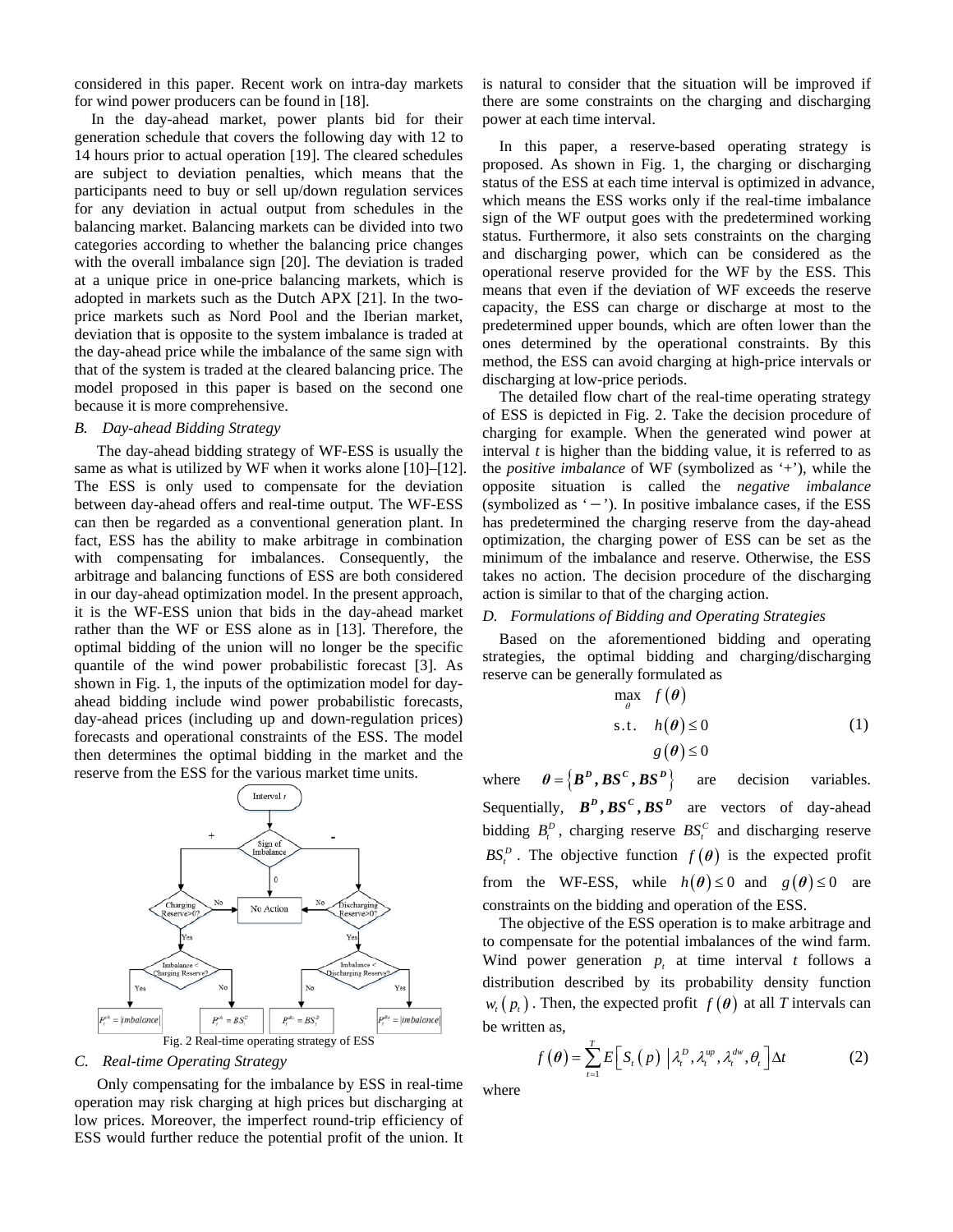$$
E\left[S_{t}(p) | \lambda_{t}^{D}, \lambda_{t}^{up}, \lambda_{t}^{dw}, \theta_{t}\right]
$$
\n
$$
= \overline{\lambda}_{t}^{D} B_{t}^{D} + \overline{\lambda}_{t}^{up} \int_{\frac{w_{t}^{L}}{B_{t}}}\beta_{t}^{B_{t}^{D} - B_{t}^{D}} \left(p - B_{t}^{D} + BS_{t}^{D}\right) w_{t}(p) dp
$$
\n
$$
+ \overline{\lambda}_{t}^{dw} \int_{B_{t}^{D} + BS_{t}^{C}}^{\overline{w_{t}}} \left(p - B_{t}^{D} - BS_{t}^{C}\right) w_{t}(p) dp
$$
\n(3)

In (3), ∆*t* is the time duration of each time interval (i.e., a market time unit), and  $S_t(p)$  is the probabilistic profit for that time interval depending upon day-ahead and regulation prices  $\{\lambda_t^D, \lambda_t^{up}, \lambda_t^{dw}\}\$ , wind power generation  $p_t$ , day-ahead bidding  $B_t^D$  and reserves  $BS_t^C$ ,  $BS_t^D$ . As the WF-ESS union is assumed to be a price taker in the electricity market, the dayahead energy prices and up/down regulation prices are independent of its bidding and output. Consequently, the stochastic prices can be replaced by their expected value, and the expected profit at each interval can be expressed in the form of  $(3)$ .

The expected profit at time interval *t* consists of three parts. The first part is the day-ahead bidding profit  $\overline{\lambda}_i^D B_i^D$ . The second part is the cost of purchasing up-regulation, which is negative in value, and the third part is the profit of selling down-regulation. To ensure the validity of the integral lower and upper limits, the bidding constraint  $h(\mathbf{B}^D, \mathbf{B} \mathbf{S}^C, \mathbf{B} \mathbf{S}^D) \leq 0$  reads:

$$
0 \leq BS_t^C \leq u_t^C \left( \overline{wf_t} - B_t^D \right) \quad \forall t \in \{1, 2...T\}
$$
 (4)

$$
0 \leq BS_t^D \leq u_t^D \left( B_t^D - \underline{wf}_t \right) \quad \forall t \in \{1, 2...T\}
$$
 (5)

There are also several operational constraints for the ESS,  $g\left(\textbf{BS}^c,\textbf{BS}^D\right) \leq 0$ , i.e.,

$$
0 \le BS_t^C \le u_t^C \overline{BS^C} \qquad \forall t \in \{1, 2...T\}
$$
 (6)

$$
0 \le BS_t^D \le u_t^D BS^D \qquad \forall t \in \{1, 2...T\}
$$
  
\n
$$
u_t^C + u_t^D \le 1 \qquad u_t^C, u_t^D \in \{0, 1\} \qquad \forall t \in \{1, 2...T\}
$$
 (8)

$$
E_t = E_0 + \sum_{j=1}^{t-1} BS_j^C \cdot \eta_C \cdot \Delta t - \sum_{j=1}^{t-1} BS_j^D / \eta_D \cdot \Delta t \quad \forall t \in \{1, 2...T\}
$$
 (9)

$$
E_{\min} \le E_t \le E_{\max} \qquad \forall t \in \{1, 2...T\} \tag{10}
$$
\n
$$
E_{\min} = E \tag{11}
$$

$$
E_T = E_0
$$
 (11)  
where (6) and (7) constrain the charging and discharging  
power at time interval *t* within the charging and discharging  
capacity. Simultaneous charging and discharging is prevented  
by (8). The energy transition of the ESS is expressed in (9),  
and the residual energy should be within an allowable range  
 $[E_{\min}, E_{\max}]$  at any time interval with (10). As the model here  
is for daily operation, the residual energy deviation of ESS  
between the beginning and end of a day has great impact on  
daily profit. To evaluate the effect of the flexible charging and  
discharging capability of ESS on WF profit, the residual  
energy in ESS is constrained to be the same at the beginning

energy in ESS is constrained to be the same at the beginning and end of the day [8], as shown in (11). This strict constraint could be revisited in the future to provide more flexibility to the charging and discharging profiles for the ESS. Moreover, the ESS degradation effect is not included because we only consider daily operation. For long-term investment, the

degradation can be complemented in the objective function as a cost, which relates to operation power and state of charge. It should also be noted that we propose the coordination strategies from the perspective of the wind-storage system, which is a participant in electricity markets, rather than from the perspective of a system operator. For example, participants in European zonal electricity markets usually do not pay special attention to network congestion. In case network constraints should be considered, the proposed model can be extended. In some situations, the wind farm and storage are co-located and connected to the same network bus. Then, constraints limiting joint output below the integration capacity  $C_{WF-ESS}$  can be added as,

$$
B_t^D \leq C_{\text{WF}-ESS}, \ \overline{wf_t} - BS_t^C \leq C_{\text{WF}-ESS}
$$

Otherwise, the wind farm and storage are connected to different network buses, where similar constraints for output of wind farm  $C_{WF}$  and storage  $C_{ESS}$  can be added separately as follows,

$$
B_t^D \leq C_{\text{WF}}, BS_t^C \leq C_{\text{ESS}}, BS_t^D \leq C_{\text{ESS}}
$$
  
IV. SOLUTION METHOD

<span id="page-3-0"></span>Instead of using scenarios, we adopt a probabilistic distribution to model wind power uncertainty in a more accurate way. As integration is included in the objective function (3) and binary variables are included in (4) through (8), the formulation is a mixed integer non-linear model and cannot be solved directly. In this paper, the gradient descent algorithm is modified according to the characteristics of the formulation. It should be noted that as the problem may be nonconvex, in that case, the proposed algorithm will only obtain the nearest local optimal solution rather than the global solution. The situation is the same for other popular algorithms such as the interior-point method. However, the computational effort required for the proposed algorithm is considerably less than metaheuristic algorithms, e.g., genetic algorithms, which can only theoretically obtain global optimal solutions. On the contrary, the stable and computationfriendly characteristics of the modified gradient descent algorithm make it easy to use in application and suitable for integration into rolling optimization. More importantly, by choosing proper initial points, the algorithm can obtain a satisfactory solution in an effective way. Another way is to try different initial solutions. As the proposed algorithm is computationally friendly, a number of initial solutions can be tried to obtain a better solution.

## *A. Framework of the Algorithm*

The proposed algorithm is illustrated as follows.

| <b>Algorithm:</b> Modified Gradient descent Algorithm                                                                                                                                                                             |  |
|-----------------------------------------------------------------------------------------------------------------------------------------------------------------------------------------------------------------------------------|--|
| <b>Begin:</b>                                                                                                                                                                                                                     |  |
| $\left\{\pmb{B}^{D\theta}, \pmb{B} S^{D\theta}, \pmb{B} S^{C\theta}\right\} = \left\{\pmb{W}^{-I}\left(\frac{\overline{\lambda}^D-\overline{\lambda}^{dw}}{\overline{\lambda}^{up}-\overline{\lambda}^{dw}}\right), 0, 0\right\}$ |  |
| $S^0 = f(B^{D0}, BS^{D0}, BS^{C0})$                                                                                                                                                                                               |  |
| for $k=1:K$                                                                                                                                                                                                                       |  |
| Execute ESS module $\Rightarrow \left\{ \left[ \right. ABS^{Dk}, ABS^{Ck} \right] \right\}$                                                                                                                                       |  |
| Execute <i>Bidding module</i> $\Rightarrow$ $\{AB^{Dk}\}\$                                                                                                                                                                        |  |
| $B^{Dk} = B^{D(k-1)} + AB^{Dk}$                                                                                                                                                                                                   |  |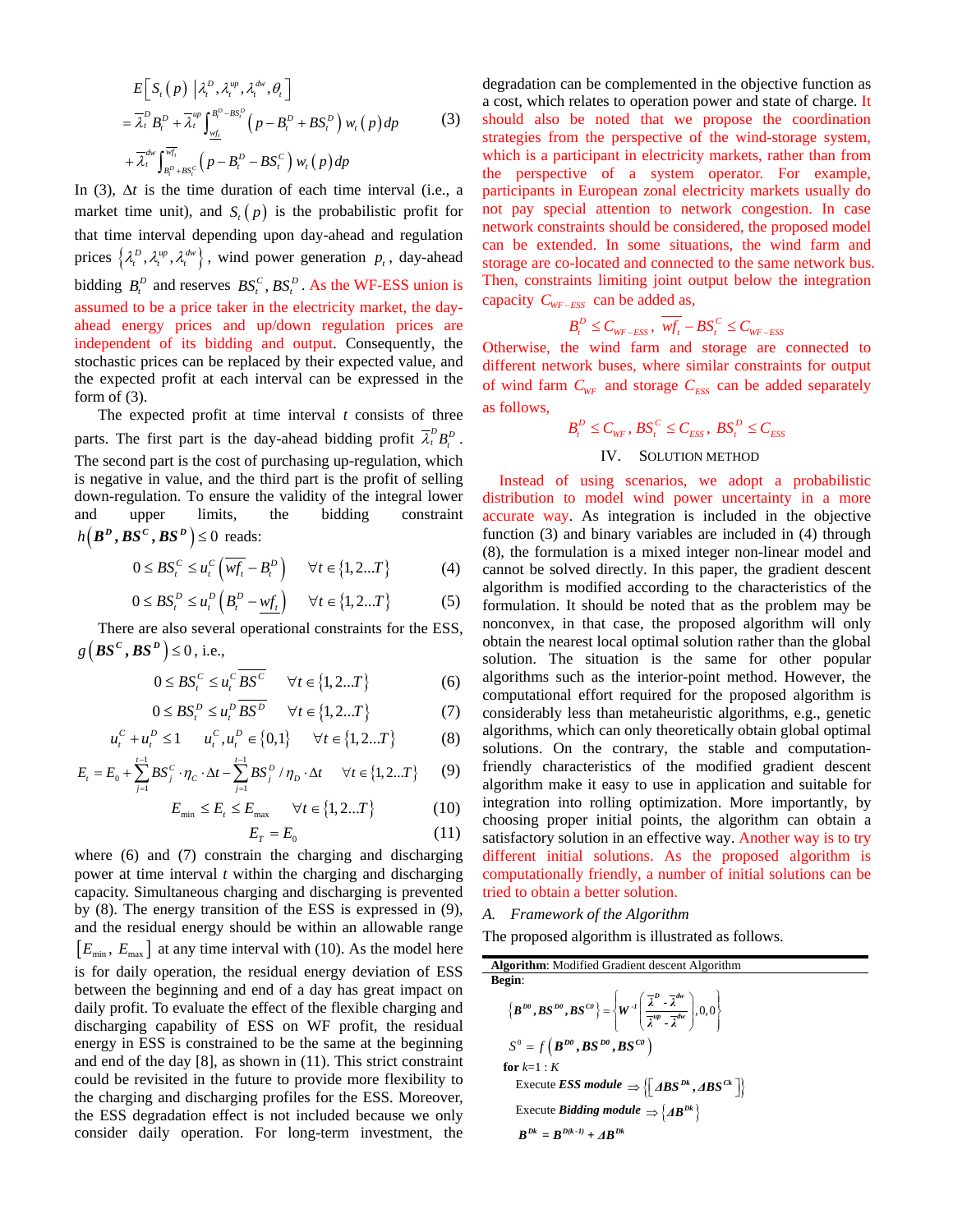$$
BS^{Dk} = BS^{D(k-1)} + ABS^{Dk}
$$
\n
$$
BS^{Ck} = BS^{C(k-1)} + ABS^{Ck}
$$
\n
$$
S^{k} = f(B^{Dk}, BS^{Dk}, BS^{Ck})
$$
\nif  $S^{k} - S^{(k-1)} < 0$   
\nExecute back-tracking procedure:  
\n $\gamma = 1$ ,  $S^{k}(1) = S^{k}$   
\nwhile  $S^{k}(\gamma) \le S^{k-1}$   
\n $\gamma = \beta \gamma$   
\n $BS^{Dk}(\gamma) = BS^{D(k-1)} + (1 - (1 - \gamma)u^{Dk})$   $\triangle$   $BS^{Dk}$   
\n $BS^{Ck}(\gamma) = BS^{C(k-1)} + (1 - (1 - \gamma)u^{Ck})$   $\triangle$   $BS^{Ck}$   
\n $B^{Dk}(\gamma) = B^{D(k-1)} + \gamma \triangle B^{Dk}$   
\n $S^{k}(\gamma) = f(B^{Dk}(\gamma), BS^{Dk}(\gamma), BS^{Ck}(\gamma))$   
\nend  
\n $BS^{Dk} = BS^{Dk}(\gamma)$ ,  $BS^{Ck} = BS^{Ck}(\gamma)$   
\n $B^{Dk} = B^{Dk}(\gamma)$ ,  $S^{k} = S^{k}(\gamma)$   
\nelse if  $0 \le S^{k} - S^{(k-1)} \le \varepsilon$   
\nstop  
\nelse  
\ncontinue the loop  
\nend  
\n $BS^{Dk} = BS^{Dk}$ ,  $BS^{C} = BS^{Ck}$ ,  $B^{D} = B^{Dk}$   
\nend  
\n $BS^{D} = BS^{Dk}$ ,  $BS^{C} = BS^{Ck}$ ,  $B^{D} = B^{Dk}$ 

In the algorithm, the initial bidding is the optimal quantile from wind power predictive densities, as performed in [3].  $W^{-1}(\cdot)$  is the vector of  $W^{-1}(\cdot)$ . The parameter  $\gamma$  is the step size, whose initial value is one. The back-tracking factor  $\beta$ shortens the step size. The key point is that the modified back-tracking will not change the value of  $u_t^C$  and  $u_t^D$ . Take  $u_t^C$  for example. If  $u_t^C(1) = 0$ , then  $BS_t^{Ck}(\gamma) = BS_t^{Ck}(1) = 0$ , and  $u_t^C(\gamma) = 0$ . Otherwise,  $BS_t^{Ck}(\gamma) = BS_t^{C(k-1)} + \gamma \Delta BS_t^{Ck} > 0$ and  $u_t^C(\gamma) > 0$ . In the following subsections [B](#page-4-1) to [D,](#page-4-2) the ESS and bidding modules are introduced.

## <span id="page-4-1"></span>*B. Linear Approximation of the Objective Function*

In (3), when the expected prices and wind power distributions are available through predictions, then  $E\left[ S_t(p) \middle| \lambda_t^D, \lambda_t^{up}, \lambda_t^{dw}, \theta \right]$  is a function of  $B_t^D, BS_t^D, BS_t^C$ , denoted by  $S(B_t^D, BS_t^D, BS_t^C)$ . At any time interval *t*, the expected profit  $S(B_t^D, BS_t^D, BS_t^C)$  can be linearly approximated as:

$$
S\left(B_{i}^{D}, BS_{i}^{D}, BS_{i}^{C}\right) \approx S\left(B_{i}^{D0}, BS_{i}^{D0}, BS_{i}^{C0}\right)
$$

$$
+\left[\frac{\partial S}{\partial B_{i}^{D0}}, \frac{\partial S}{\partial BS_{i}^{D0}}, \frac{\partial S}{\partial BS_{i}^{C0}}\right] \cdot \left[\Delta B_{i}^{D}, \Delta BS_{i}^{D}, \Delta BS_{i}^{C}\right]^{T}
$$
(12)

and

$$
\frac{\partial S_t}{\partial B_t^D} = \overline{\lambda}_t^D - \overline{\lambda}_t^{up} W_t \left( B_t^D - BS_t^D \right) - \overline{\lambda}_t^{dw} \left[ 1 - W_t \left( B_t^D + BS_t^C \right) \right]
$$
  
\n
$$
\frac{\partial S_t}{\partial BS_t^D} = \overline{\lambda}_t^{aw} W_t \left( B_t^D - BS_t^D \right),
$$
  
\n
$$
\frac{\partial S_t}{\partial BS_t^C} = -\overline{\lambda}_t^{dw} \left[ 1 - W_t \left( B_t^D + BS_t^C \right) \right]
$$

The first part of (12) is fixed, so the optimal solution of (12) can be obtained by solving the second part. Moreover, equations (4) and (5) are quadratic but can be converted to linear equations via an iterative procedure on the decision variables involved. More specifically,  $B_t^D$  is a decision variable in the bidding module, where the value of  $u_t^C$ ,  $u_t^D$  is derived from application of the ESS module at previous iterations. Similarly,  $u_t^C$ ,  $u_t^D$  are decision variables in the ESS module, while  $B_t^D$  is obtained from the previous iteration of the ESS module.

# *C. ESS Module*

In this module, the decision variables all regard charging and discharging of the ESS. The superscript *k* stands for the iteration number *k*, where all of the parameters with superscript  $(k-1)$  are constants. The original formulations  $(2)$ through (11) can be re-interpreted as follows in this module,

$$
\max \quad \sum_{t=1}^{T} \left( \frac{\partial S_t}{\partial \mathbf{B} S_t^{D(k-1)}} \Delta \mathbf{B} S_t^{Dk} + \frac{\partial S_t}{\partial \mathbf{B} S_t^{C(k-1)}} \Delta \mathbf{B} S_t^{Ck} \right) \tag{13}
$$

s.t. 
$$
0 \le BS_t^{C(k-1)} + \Delta BS_t^{Ck} \le u_t^{Ck} BS^C
$$
 (14)  
\n $0 \le BS_t^{D(k-1)} + \Delta BS_t^{Dk} \le u_t^{Dk} BS^D$  (15)

$$
0 \le BS_t^{C(k-1)} + \Delta BS_t^{Ck} \le u_t^{Ck} \left( \overline{wf_t} - B_t^{D(k-1)} \right) \tag{16}
$$

$$
0 \le BS_t^{D(k-1)} + \Delta BS_t^{Dk} \le u_t^{Dk} \left( B_t^{D(k-1)} - \underline{wf}_t \right) \tag{17}
$$

$$
u_t^{Ck} + u_t^{Dk} \le 1\tag{18}
$$

$$
E_t^k = E_t^{k-1} + \sum_{j=1}^{t-1} \Delta BS_t^{Ck} \cdot \eta_C \cdot \Delta t - \sum_{j=1}^{t-1} \Delta BS_t^{Dk} / \eta_D \cdot \Delta t \qquad (19)
$$

$$
E_{\min} \le E_t^k \le E_{\max} \tag{20}
$$

$$
E_T^k = E_0 \tag{21}
$$

where only the ESS-related variables  $\Delta BS^{Dk}_t$ ,  $\Delta BS^{Ck}_t$  are included in the objective function. Moreover, optimized bidding  $\{B_t^{D(k-1)}\}$  of iteration (*k*-1) is used in (16) and (17). It can help avoid quadratic formations because the parameters of iteration (*k-*1) are constants in iteration *k*.

### <span id="page-4-2"></span>*D. Bidding Module*

In this module, the decision variables are bidding-related variables, and the objective function only contains the dayahead bidding profit. This translates into the following optimization problem,

$$
\max \sum_{t=1}^T \frac{\partial S_t}{\partial B_t^{D(k-1)}} \Delta B_t^{Dk} \tag{22}
$$

s.t. 
$$
B_t^{D(k-1)} + \Delta B_t^{Dk} \le \overline{wf_t} - BS_t^{Ck-1} - \Delta BS_t^{Ck}
$$
 (23)

$$
BS_t^{D(k-1)} + \Delta BS_t^{Dk} + \underline{wf}_t \le B_t^{D(k-1)} + \Delta B_t^{Dk}.
$$
 (24)

Here, the latest information on charging and discharging, namely, the optimized charging and discharging reserve capacity from iteration *k* in the ESS module, is considered in the bidding block to accelerate the computation. The accelerating effect will be illustrated in Section [V.B.](#page-5-0)

#### V. CASE STUDIES

<span id="page-4-0"></span>In this section, two case studies, which will be introduced in subsection [V.A,](#page-5-1) are performed. The first study is a three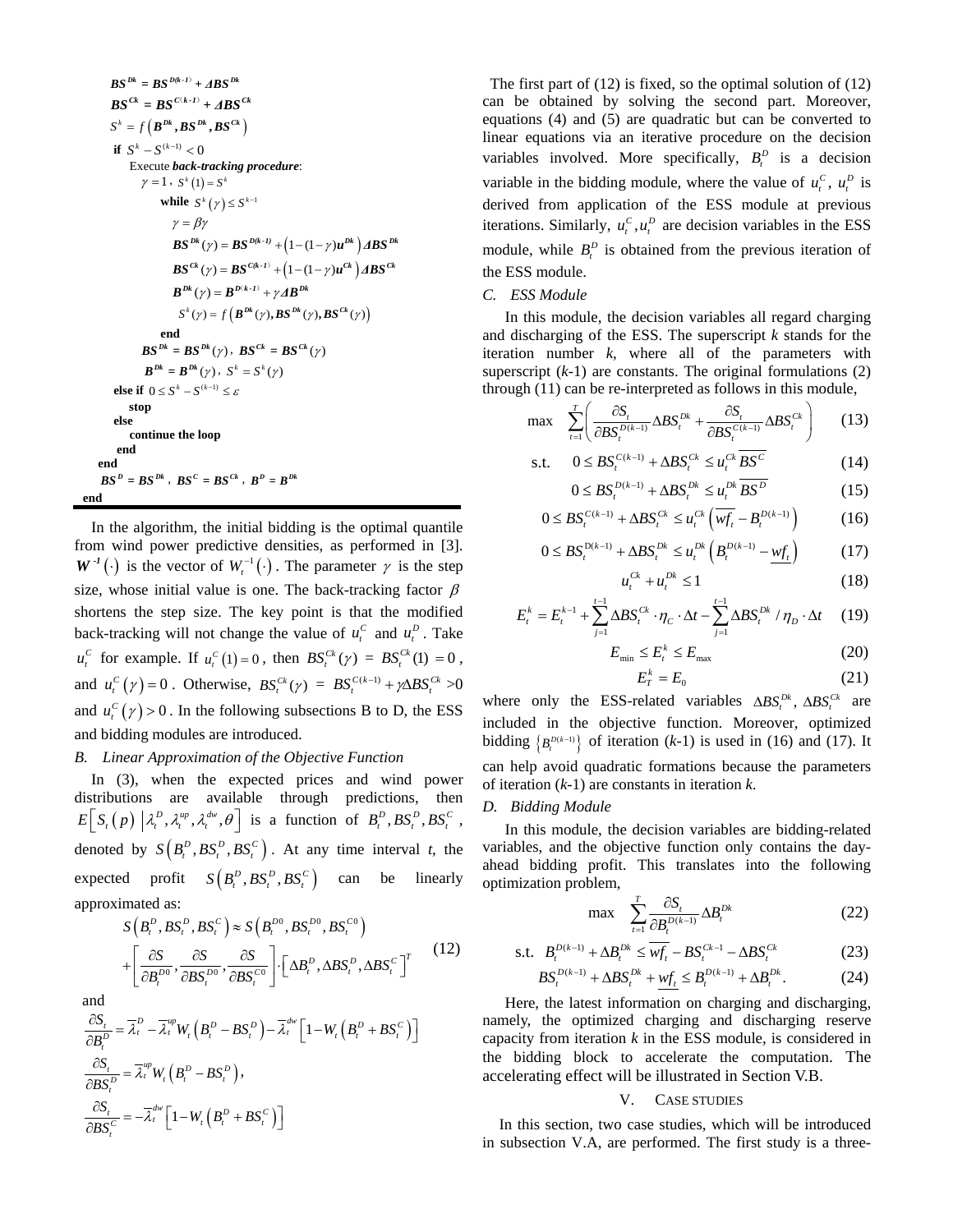interval case, which is used to validate the proposed gradient descent algorithm in computation efficiency and optimality. Detailed results are gathered in [V.B.](#page-5-0) Furthermore, the second case is based on realistic data from the Nord pool market and a wind farm in Denmark. The influence of wind power correlation on the profit brought by the proposed strategy is analyzed in [V.C,](#page-6-0) and the profit of the proposed strategy is compared with some other commonly adapted strategies in [V.D.](#page-6-1)

# <span id="page-5-1"></span>*A. Case Design*

*1) Case 1:*

In the first case, only three time intervals are considered for the sake of simplicity and transparency. The data are given in [Table I](#page-5-2) and [Table II.](#page-5-3)

<span id="page-5-2"></span>

|                | Table I Parameters of the WF-ESS union   |             |                                    |                                                  |
|----------------|------------------------------------------|-------------|------------------------------------|--------------------------------------------------|
|                | $\eta_c$                                 | $\eta_{D}$  | $E_{\min}$ [ <i>MWh</i> ]          | $E_{\text{max}}$ [ <i>MWh</i> ]                  |
|                | 0.9                                      | 0.9         |                                    | 10                                               |
|                | $E_0$ [MWh]                              | $BS^c$ [MW] | $BS^D$ [MW]                        | β                                                |
|                | 5                                        | 10          | 10                                 | 0.1                                              |
|                | Table II Parameters of the market prices |             |                                    |                                                  |
|                | Time interval                            |             | $\overline{\lambda}^D$ [DKK / kWh] | $\overline{\lambda}^{dw}$ $\left[DKK/kWh\right]$ |
|                |                                          |             | 0.4                                | 0.2                                              |
| $\overline{c}$ |                                          |             | 0.8                                | 0.7                                              |
|                |                                          |             | 0.6                                | 0.5                                              |

<span id="page-5-3"></span>

| Table II Parameters of the market prices         |                                            |                                               |  |
|--------------------------------------------------|--------------------------------------------|-----------------------------------------------|--|
| Time interval                                    | $\overline{\lambda}^D$ [ <i>DKK</i> / kWh] | $\overline{\lambda}^{dw}\left[DKK/kWh\right]$ |  |
|                                                  | 0.4                                        | 0.2                                           |  |
| $\mathfrak{D}$                                   | 0.8                                        | 0.7                                           |  |
| 3                                                | 0.6                                        | 0.5                                           |  |
| $\overline{\lambda}^{up}$ $\left[DKK/kWh\right]$ | $Wf$ $MW$                                  | $\lceil MW \rceil$<br>Wf                      |  |
| 0.5                                              | 90                                         |                                               |  |
| 1.0                                              | 60                                         |                                               |  |
| 0.7                                              | 75                                         |                                               |  |
|                                                  |                                            |                                               |  |

It is assumed that potential wind power generation obeys a uniform distribution. Because there is no limit on the distribution in (12), other distributions can also be adapted to the proposed method. The assumption of uniformity is not very grounded, but it is the simplest, especially when integrated into objective functions. The main purpose of employing a uniform distribution here is to compare the optimality of the proposed algorithm with commercial software such as CPLEX. Substituting  $p \rightarrow U(wf_t, \overline{wf_t})$  into

(3), the objective function is

$$
S_{t} = \overline{\lambda}_{t}^{D} B_{t}^{D} - \frac{\overline{\lambda}_{t}^{up}}{2 \overline{w_{t}} \left(B_{t}^{D} - BS_{t}^{D}\right)^{2} + \frac{\overline{\lambda}_{t}^{dw}}{2 \overline{w_{t}} \left(\overline{w_{t}} - B_{t}^{D} - BS_{t}^{C}\right)^{2}}. (25)
$$

Together with constraints (4) through (11), a quadratic formulation is built and solved by CPLEX.

*2) Case 2:*

In this case, wind power probabilistic forecasts are based on the forecast data for wind farms in Denmark. Details of the scenario generation methods can be found in [22] and [23], and data from wind scenarios can be downloaded from the website [24]. The original data have per-unit values and can be transferred to actual values by multiplying the capacity of the wind farm, which is set as 100 MW in this case. The dayahead prices and up/down regulation prices for the DK-West area in the Nord Pool market on January 1<sup>st</sup>, 2014 are used. The price data are available at [25], and the data for the ESS are the same as in Table I.

## <span id="page-5-0"></span>*B. Validation of the Proposed Algorithm*

The optimal solutions for Case 1 are listed in Table III. It can be seen from Table III that with the coordination of ESS and WF, the union tends to bid a higher amount in the dayahead market. As the price in period 2 is higher, the ESS sets some discharging reserve in this period and charging reserve in periods 1 and 3. The increasing amount of bidding in period 2 is also considerably higher than that of periods 1 and 3.

| Table III Comparison of the bidding results |  |  |  |
|---------------------------------------------|--|--|--|
|---------------------------------------------|--|--|--|

| Interval                        |      |      |      |
|---------------------------------|------|------|------|
| Bidding without ESS [MW]        | 60.0 | 20.0 | 37.5 |
| Bidding with ESS [MW]           | 63.7 | 47 O |      |
| Charging reserve of ESS [MW]    | 5.6  |      |      |
| Discharging reserve of ESS [MW] |      |      |      |



<span id="page-5-4"></span>Fig. 3 Comparison on the converging process between conventional and modified gradient descent algorithms

As the latest information  $\{ \Delta BS_i^{Ck}, \Delta BS_i^{Dk} \}$  of charging and discharging reserve is utilized in the bidding module, the converging speed of the proposed algorithm is considerably faster than the conventional gradient descent algorithm, which only uses the information of  $BS_t^{C(k-1)}$ ,  $BS_t^{D(k-1)}$  in iteration *k*  $(\text{replace } \Delta BS^{Ck}_t, \Delta BS^{Dk}_t \text{ by } \Delta BS^{C(k-1)}_t, \Delta BS^{D(k-1)}_t \text{ in } (23) \text{ and }$ (24)). As shown in [Fig. 3,](#page-5-4) it takes the modified gradient descent algorithm fewer than six iterations to reach convergence, and its value is 60.41 *k*DKK. Meanwhile, it takes the conventional algorithm over 40 iterations, with an objective value of 60.34 *k*DKK. The numeric results show that the proposed solving method is advantageous compared to the conventional gradient descent both in terms of converging speed and optimality.

The Hessian matrix of the objective function (25) is:

$$
H_{t} = \begin{bmatrix} -\frac{\overline{\lambda}_{t}^{up} - \overline{\lambda}_{t}^{dv}}{\overline{wf}} & \frac{\overline{\lambda}_{t}^{up}}{\overline{wf}} & \frac{\overline{\lambda}_{t}^{dv}}{\overline{wf}} \\ -\frac{\overline{\lambda}_{t}^{up}}{\overline{wf}} & \frac{-\overline{\lambda}_{t}^{up}}{\overline{wf}} & 0 \\ \frac{\overline{\lambda}_{t}^{dw}}{\overline{wf}} & 0 & \frac{\overline{\lambda}_{t}^{dw}}{\overline{wf}} \end{bmatrix}.
$$
 (26)

As the third-order leading principal minor is positive, the Hessian matrix is not negative definite, so the problem is nonconvex. CPLEX only receives the upper bound, which is 60.60 *k*DKK. Meanwhile, the solution obtained with our proposed algorithm is 60.41 *k*DKK, which is quite close to that upper bound.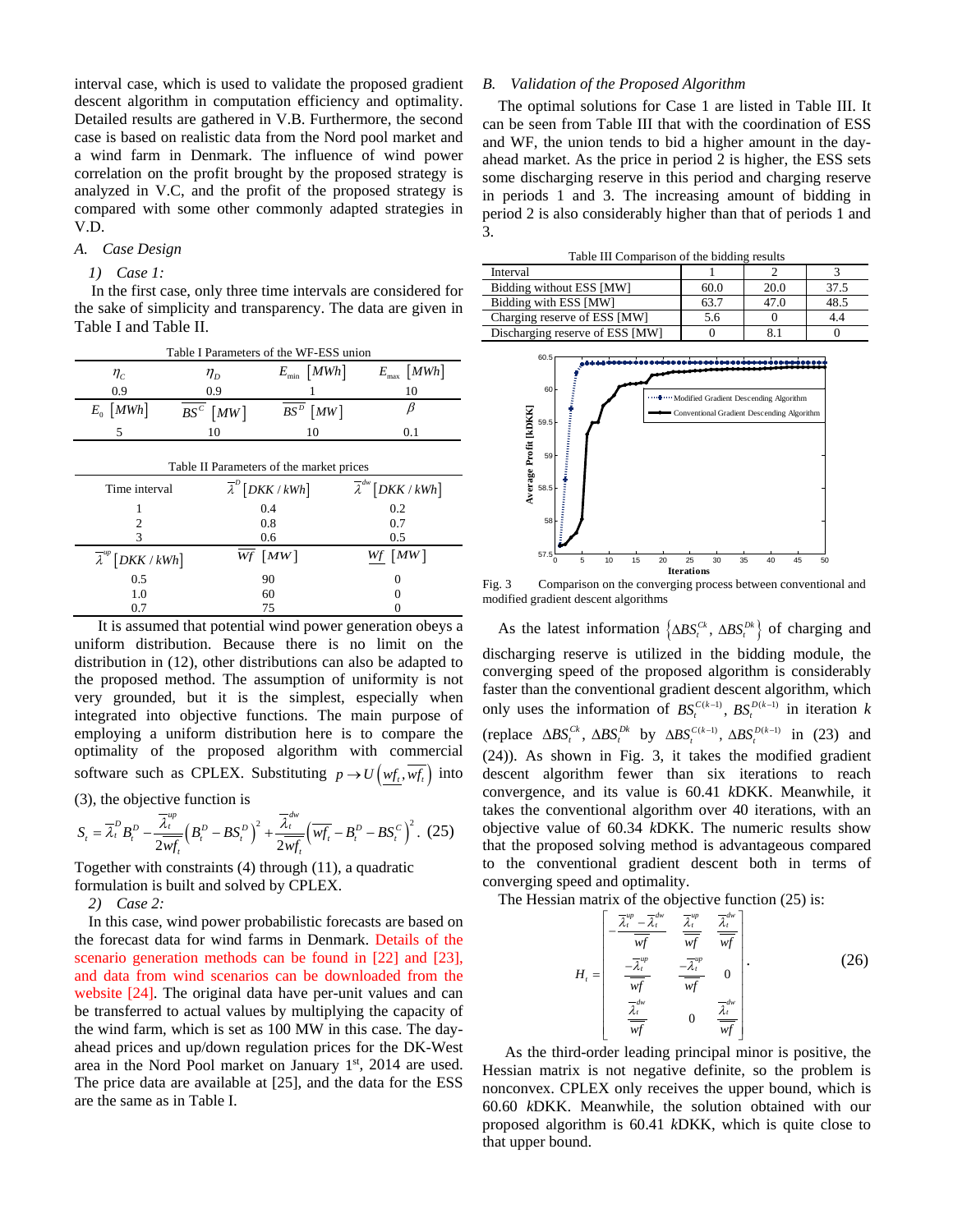## <span id="page-6-0"></span>*C. Influence of Wind Power Correlation*

In the optimization model, wind power generation at different intervals is assumed to obey specific distributions independently of each other. However, the wind power output at interval *t* will partially depend on that at interval (*t*-1). To consider the influence of correlation on wind power generation, two types of scenarios are generated for comparison based on the data of the second case. For the first type, wind power at each interval is sampled independently and only obeys the predictive distributions for each time interval. The second type of scenario accounts for not only properties of predictive distributions at each time interval but also correlation between intervals. The method proposed in [26] and [27] can satisfy the requirement but can only simulate the scenarios with positive correlation. The firstorder autoregressive process applied in [28] can set positive or negative values for the correlation of wind power forecast errors between intervals. In this paper, we combine the advantages of these two methods and generate scenarios satisfying the distribution and the correlation. The generation method is as follows:

i). One uses a Gaussian random number generator to have *K* realizations  $\{ \varepsilon_k^t \}$  for each of the *T* intervals, which are

independent and identically distributed,  $\varepsilon_k^t \sim N(\mu, \sigma^2)$ 

ii). Based on the uncorrelated realizations of step i), correlated realizations  $\tilde{\epsilon}_k^t$  can be generated through:

$$
\tilde{\varepsilon}_{k}^{1} = \varepsilon_{k}^{1}
$$
\n
$$
\tilde{\varepsilon}_{k}^{t} = \rho \tilde{\varepsilon}_{k}^{t-1} + \sqrt{1 - \rho^{2}} \varepsilon_{k}^{t}
$$
\n(27)

where the autoregressive factor  $\rho$  can be set from [-1,1]. iii). For each interval *t*, apply the inverse probit function

$$
\phi(\varepsilon) = \frac{1}{2} \left( 1 + erf\left(\frac{\varepsilon - \mu}{\sqrt{2}\sigma}\right) \right) = \frac{1}{2} \left( 1 + \frac{2}{\sqrt{\pi}} \int_{0}^{(\varepsilon - \mu)/\sqrt{2}\sigma} e^{-t^{2}/2} dt \right)
$$
  
to each of  $\left\{ \tilde{\varepsilon}_{k}^{t} \right\}$ , and *K* realizations  $\left\{ Y_{k}^{t} \right\}$  can be

obtained.

iv). Apply the inverse cumulative distribution function of the day-ahead probability forecast  $W_t^{-1}(\cdot)$  to each component of  ${Y_k^{\prime}}$ , and simulated wind power  ${p_k^{\prime}}$ can be obtained.



<span id="page-6-2"></span>

In the scenarios generation method, information on predictive distributions at each time interval  $w_t(p)$  and the autoregressive factor  $\rho$  are necessary. Predictive distributions are fitted from the realistic data available, and the autoregressive factor  $\rho$  is uniformly sampled from [-1,1] to examine the influence of correlation on profit. Taking  $\rho$ equal to -0.8 and 0.8 for example, the corresponding wind power generation trajectories for the 24 market time units of the Nord Pool are illustrated in [Fig. 4.](#page-6-2) It can be observed that the higher the correlation factor is, the smoother the resulting wind power trajectory is.



<span id="page-6-3"></span>Fig. 5 The influence of wind power output correlation on unit profit as an average over all scenarios

As the wind power scenarios are generated randomly, the total wind energy may not be the same. For the sake of fairness, a new index, *unit profit*, is applied, which is defined as the overall profit from market participating per unit of wind energy generated. To study the influence of wind power correlation on profit brought by the proposed strategy, the autoregressive factor  $\rho$  increases from -1 to 1, with an increment of 0.05. For each value of  $\rho$ , 25,000 scenarios are generated to obtain the test results, consisting of the average outcome over this large number of scenarios. As shown in [Fig.](#page-6-3)  [5,](#page-6-3) the unit profit fluctuates slightly but remains steady regardless of  $\rho$ . This means that although the proposed strategy is based on the assumption of the non-correlation of wind power, it is still quite robust with respect to potential temporal dependence in wind power generation and forecast errors.

## <span id="page-6-1"></span>*D. Comparison of Methods*

Researchers in this field have already proposed several bidding and operation strategies on the coordination of WF and ESS. In this subsection, the proposed strategy is tested based on the realistic data for case 2 and is compared with the other three common strategies. These include:

 **Strategy 1**: *Expected Utility Maximization Strategy* [3]: the WF works alone, and the optimal bidding at interval

*t* is 
$$
\left\{W_t^{-1}\left(\frac{\overline{\lambda}_t^D - \overline{\lambda}_t^{dw}}{\overline{\lambda}_t^{w_P} - \overline{\lambda}_t^{dw}}\right)\right\}
$$
. The WF does not control its

output and receives a penalty based on the imbalances.

 **Strategy 2**: *Filter Operation Strategy*: The WF-ESS union bids as Strategy 1 and uses the ESS to compensate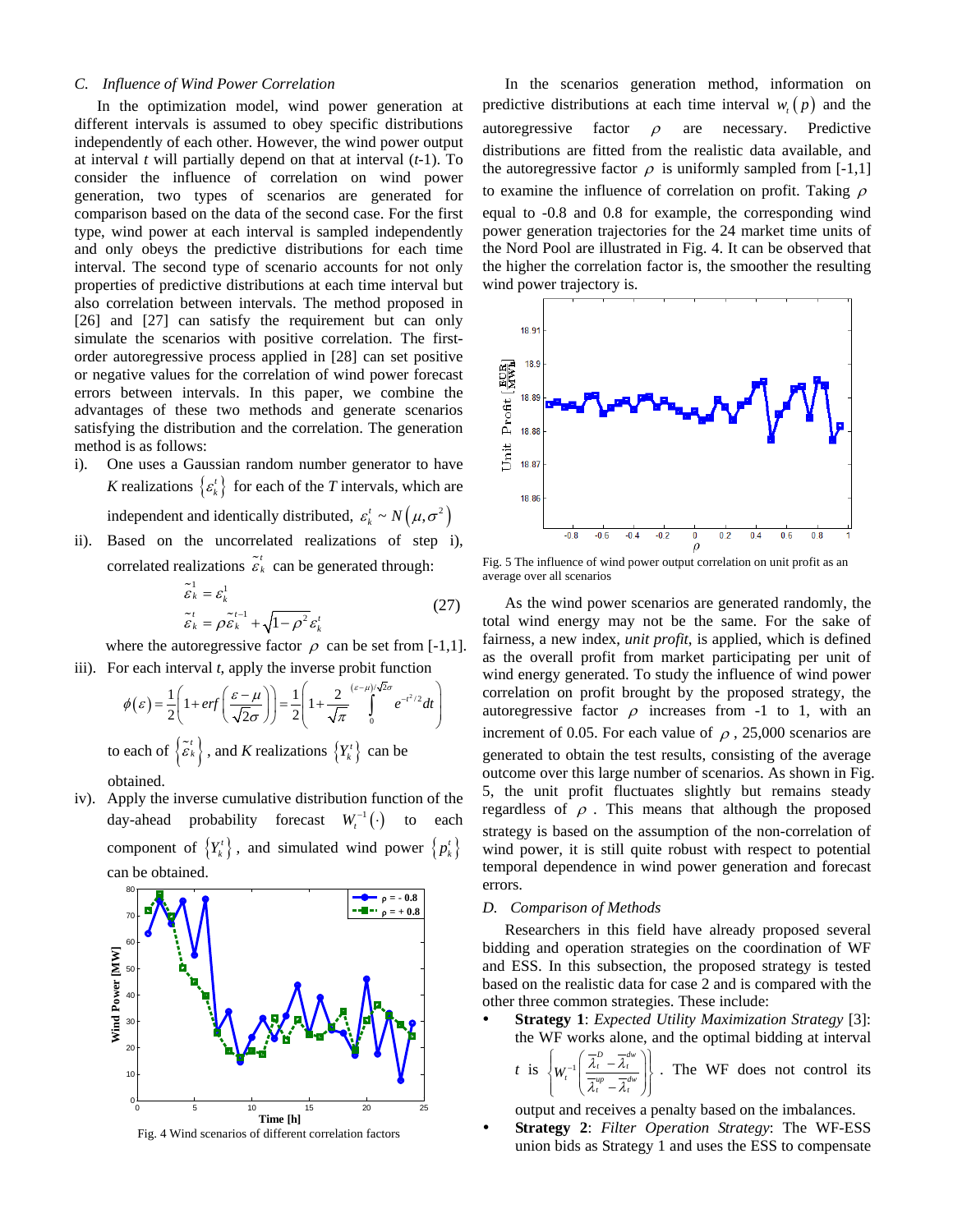for the imbalance from WF as much as possible [13].

- **Strategy 3** *Reserve Operation Strategy*: The WF-ESS union bids as Strategy 1 but sets the operation reserve for the ESS [15]*.*
- **Strategy 4**: *Proposed Bidding and Operation Strategy*: WF-ESS determines the day-ahead offering and operation reserve of ESS in an integrated way.

There are two types of tests used for that comparison, depending on whether the wind power correlation between intervals is considered in scenario generation. For both types of tests, one million scenarios are generated to obtain the test results.



<span id="page-7-1"></span>Fig. 6 The distributions of unit profit over uncorrelated scenarios for all strategies



<span id="page-7-2"></span>Fig. 7 The average unit profit over correlated scenarios for all strategies as a function of the autoregressive parameter

From [Fig. 6,](#page-7-1) one can also observe that in the test that does not consider the correlation between the wind power output at neighboring intervals, strategies with ESS can obtain higher profit than Strategy 1, where the WF works alone. It is reasonable that for strategies with ESS, the ESS can help balance the deviation between wind power output and bidding, which reduces the deviation penalty. The situation is even better for Strategy 4 because ESS can also help make arbitrage to gain more profit. Consequently, Strategy 4 has a higher unit profit than other strategies.

[Fig. 7](#page-7-2) gathers the test results in cases where the wind power correlation is considered. The unit profit for the filter operating strategy (Strategy 2) decreases with an increase in correlation because when correlation becomes more positive, successive periods of similar positive or negative wind power deviations will happen more often. Then, the ESS will continuously charge or discharge, and the residual energy of the ESS will reach its upper or lower bounds more frequently. The ESS will fail in its imbalance compensation function eventually. It is natural that Strategy 1 is insensitive to the correlation because the ESS is not accounted for at the time of offering.

Combining the bidding strategy of Strategy 1 and the operation strategy of Strategy 4, Strategy 3 also has a slightly descending but steady unit profit with an increase in wind power correlation. This result comes from the hedge effect of the reserve-based real-time operation strategy because the charging and discharging power of ESS is determined by wind power deviation and is also constrained by predetermined reserve capacity. In all cases, Strategy 4 obtains the best results among all of the strategies. The comparison results inform us that (i) the correlation in wind power forecast errors has an influence on the performance of ESS (as Strategy 2) [28], and (ii) the proposed strategy appears to be robust, i.e., it is not negatively affected by these correlation effects.

# VI. CONCLUSIONS

<span id="page-7-0"></span>Integrated bidding and operation strategies for WF-ESS were proposed and evaluated. Meanwhile, a mixed integer nonlinear formulation was obtained and a modified gradient descent algorithm was designed for the practical numerical solution to these problems. Compared with the conventional gradient descent algorithm, the algorithm proposed in this paper converges faster and obtains better optimality. More importantly, the proposed bidding and operation strategies proved advantageous, in terms of unit profit and based on realistic data, compared to the three commonly used strategies from the literature. Case studies analyzing the potential impact of temporal correlation in wind power generation show that the proposed bidding and operating strategy is robust to these temporal dependence structure considerations.

Future work should naturally focus on improving the realtime operation strategy of ESS and WF (for instance, linear decision rules), while potential temporal dependence structures in wind power generation could be further considered in the bidding strategy. Moreover, the price-maker assumption of [29], [30] can be adopted, and ESS degradation should be considered. Furthermore, we plan to study the optimal sizing of ESS based on the proposed strategy to coordinate with wind farms.

#### VII. REFERENCES

- [1] C. J. Dent, J. W. Bialek, and B. F. Hobbs, "Opportunity cost bidding by wind generators in forward markets: analytical results," *IEEE Trans. Power Syst.*, vol. 26, no. 3, pp. 1600–1608, 2011.
- [2] G. N. Bathurst, J. Weatherill, and G. Strbac, "Trading wind generation in short term energy markets," *IEEE Trans. Power Syst.*, vol. 17, no. 3, pp. 782–789, 2002.
- [3] P. Pinson, C. Chevallier, and G. N. Kariniotakis, "Trading wind generation from short-term probabilistic forecasts of wind power," *IEEE Trans. Power Syst.*, vol. 22, no. 3, pp. 1148–1156, 2007.